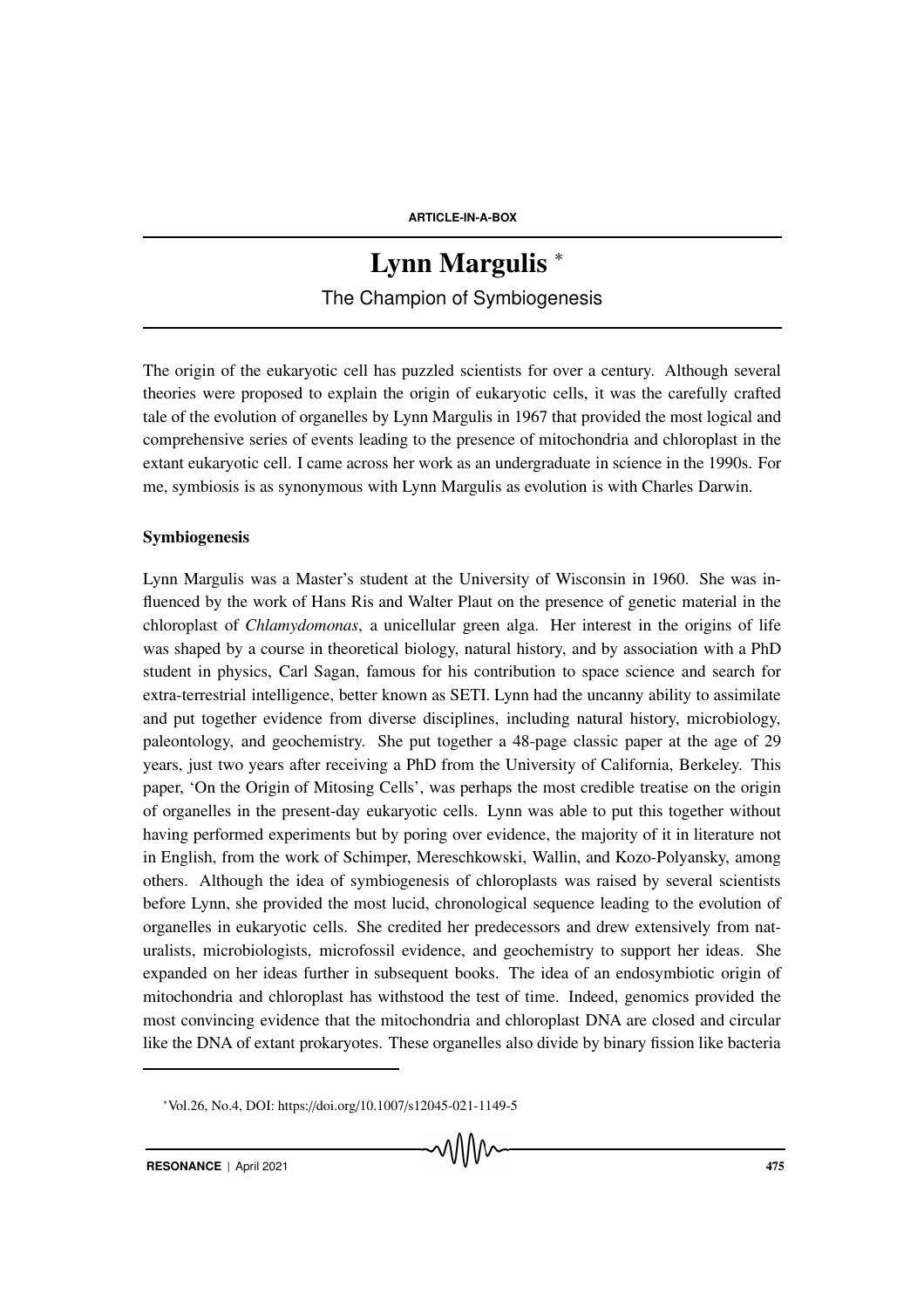and contain their own protein-synthesizing machinery similar to extant prokaryotes.

## Origin of Mitosis

Lynn spent a great deal of her scientific career trying to prove that the 9+2 homologue (a structure composed of polymerized tubulin) present in flagella/cilia and centrosome in the eukaryotic cells were endosymbiotic in origin. She proposed that these came about by the engulfment of a spirochete-like ancestor by the host cell. Unlike mitochondria and chloroplast, which carry their own circular DNA and protein-synthesizing machinery, the 9+2 homologue has no DNA and limited resemblance to the spirochete. Lynn argued that these cilia or centrosomes have limited metabolic function, and their genome must be too small to detect. The endosymbiotic origin of cilia and centrosome does not have wide support thus far, despite her efforts throughout her life to gather evidence for this.

## Five Kingdom Classification of Living Organisms

Lynn Margulis was a supporter of the five-kingdom classification proposed by Robert Whittaker in 1969. The kingdoms included Animalia, Plantae, Fungi, Protista, and Prokaryota, or Monera. Lynn suggested Protoctista, in place of Protista, including unicellular eukaryotes and some multicellular eukaryotes such as red alga and slime molds. The protoctists are not monophyletic, i.e., they do not naturally form a clade because they do not have a common eukaryotic ancestor. Nevertheless, the five-kingdom classification is in use. Analysis of ribosomal RNA sequences from different kingdoms by Woese and Fox in 1977 indicated that archaea are as far from eubacteria as they are from eukaryotes (plant, animal, and yeast). This led to the splitting of Monera into eubacteria and archaea and a six-kingdom classification.

# GAIA Hypothesis

Proposed by James Lovelock, a chemist from the UK, this hypothesis considers Earth to be a self-regulated system of interaction between living organisms and the inorganic component of the Earth to sustain life on this planet. Lynn Margulis was a co-developer and champion of the hypothesis and helped accumulate evidence for this. GAIA paradigm remains a controversial topic for many scientists in the field.

# Legacy of Lynn Margulis

Lynn Margulis not only had intellectual commitment to her hypotheses but also had boundless energy to pursue them relentlessly. She displayed this in her support for symbiogenesis and